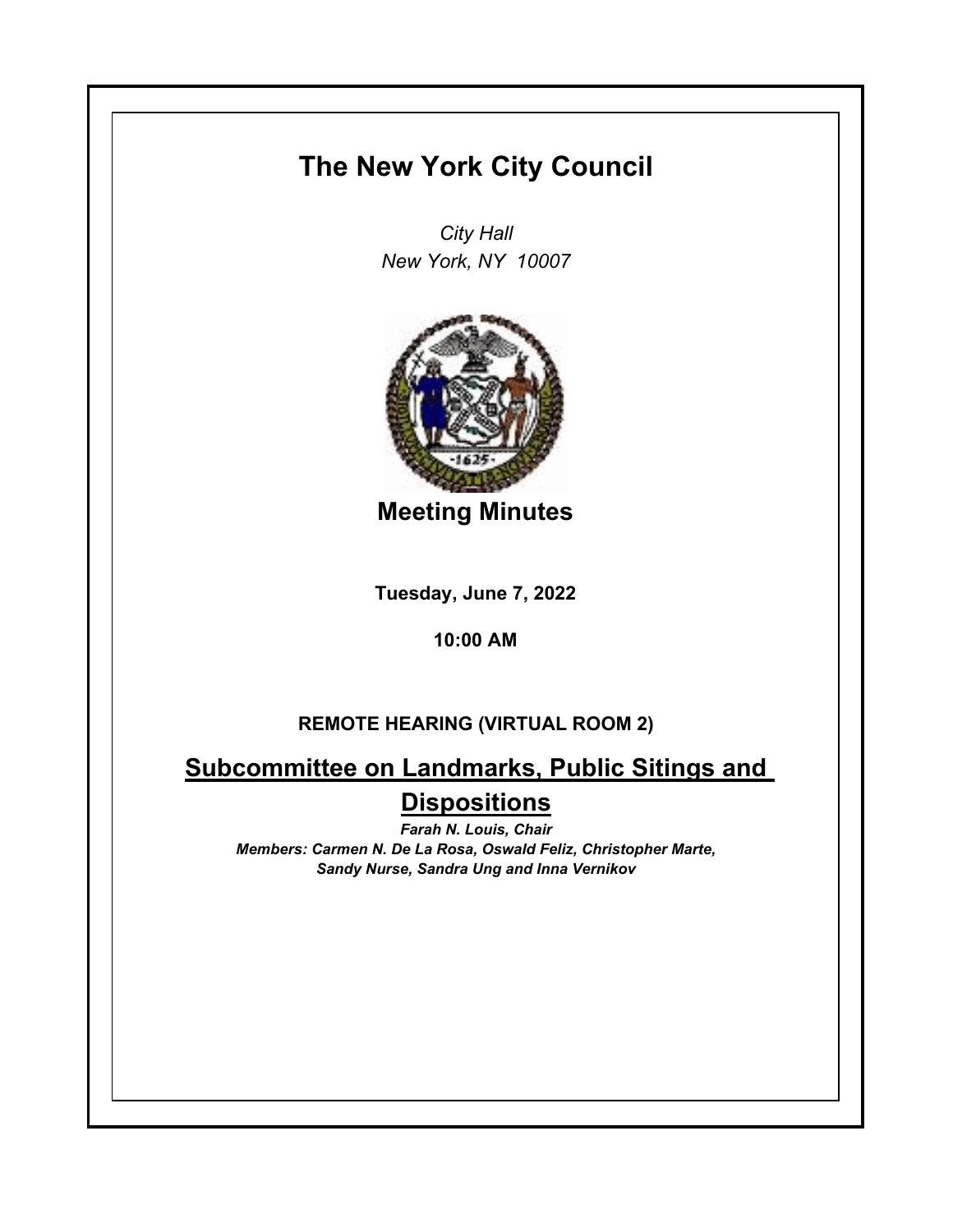| Roll Call    |                                                                                                                                                                                                                                                                                                                                                                                                                                                                                                                                                                                                                                                                                                                                                                                                                                                                                                                                                   |
|--------------|---------------------------------------------------------------------------------------------------------------------------------------------------------------------------------------------------------------------------------------------------------------------------------------------------------------------------------------------------------------------------------------------------------------------------------------------------------------------------------------------------------------------------------------------------------------------------------------------------------------------------------------------------------------------------------------------------------------------------------------------------------------------------------------------------------------------------------------------------------------------------------------------------------------------------------------------------|
|              | <b>Present:</b> Louis, De La Rosa, Feliz, Marte, Nurse, Ung and Vernikov                                                                                                                                                                                                                                                                                                                                                                                                                                                                                                                                                                                                                                                                                                                                                                                                                                                                          |
|              | Other Council Members Attending: Brooks-Powers and Stevens                                                                                                                                                                                                                                                                                                                                                                                                                                                                                                                                                                                                                                                                                                                                                                                                                                                                                        |
| LU 0052-2022 | Application number C 220159 HAK (Sutter Place NCP) submitted<br>by the Department of Housing Preservation and Development<br>(HPD), pursuant to Article 16 of the General Municipal Law of New<br>York State for the designation of an Urban Development Action<br>Area and an Urban Development Action Area Project for such<br>area, and pursuant to Section 197-c of the New York City Charter<br>for the disposition of such property to a developer to be selected<br>by HPD, to facilitate the development of four buildings containing<br>an approximate total of 46 affordable housing units and a<br>commercial space on property located at 492-496 Glenmore<br>Avenue (Block 3725, Lots 12 and 13), 2358-2363 Pitkin Avenue<br>(Block 4015, Lots 22, 23, and 24), 943 Dumont Avenue (Block<br>4063, Lot 52), and 743 Blake Avenue (Block 3775, Lot 150),<br>Borough of Brooklyn, Community District 5, Council Districts 37<br>and 42. |
|              | <b>Attachments:</b> May 5, 2022 - Stated Meeting Agenda, Calendar of the Subcommittee<br>Meetings and Land Use Meeting - May 10 - May 12, 2022, Calendar of the<br>Landmarks, Public Sitings and Dispositions Subcommittee - June 7, 2022                                                                                                                                                                                                                                                                                                                                                                                                                                                                                                                                                                                                                                                                                                         |
|              | This Land Use Application was Hearing Held by Committee                                                                                                                                                                                                                                                                                                                                                                                                                                                                                                                                                                                                                                                                                                                                                                                                                                                                                           |
|              | <b>Attachments:</b> May 5, 2022 - Stated Meeting Agenda, Calendar of the Subcommittee<br>Meetings and Land Use Meeting - May 10 - May 12, 2022, Calendar of the<br>Landmarks, Public Sitings and Dispositions Subcommittee - June 7, 2022                                                                                                                                                                                                                                                                                                                                                                                                                                                                                                                                                                                                                                                                                                         |
|              | A motion was made that this Land Use Application be Approved by Subcommittee<br>approved by Roll Call.                                                                                                                                                                                                                                                                                                                                                                                                                                                                                                                                                                                                                                                                                                                                                                                                                                            |
|              | Affirmative: 7 - Louis, De La Rosa, Feliz, Marte, Nurse, Ung and Vernikov                                                                                                                                                                                                                                                                                                                                                                                                                                                                                                                                                                                                                                                                                                                                                                                                                                                                         |
| LU 0061-2022 | Application number C 210293 PSX (EMS Station 17 New Facility)<br>submitted by the New York City Fire Department (NYFD) and the<br>Department of Citywide Administrative Services (DCAS), pursuant<br>to Section 197-c of the New York City Charter, for the site<br>selection of property located at 1257 Morris Avenue (Block 2450,<br>Lot 42) for use as an ambulance station EMS facility, Borough of<br>the Bronx, Community District 4, Council District 16.                                                                                                                                                                                                                                                                                                                                                                                                                                                                                 |
|              | Attachments: May 19, 2022 - Stated Meeting Agenda, Calendar of the Landmarks, Public<br>Sitings and Dispositions Subcommittee - June 7, 2022                                                                                                                                                                                                                                                                                                                                                                                                                                                                                                                                                                                                                                                                                                                                                                                                      |

**This Land Use Application was Hearing Held by Committee**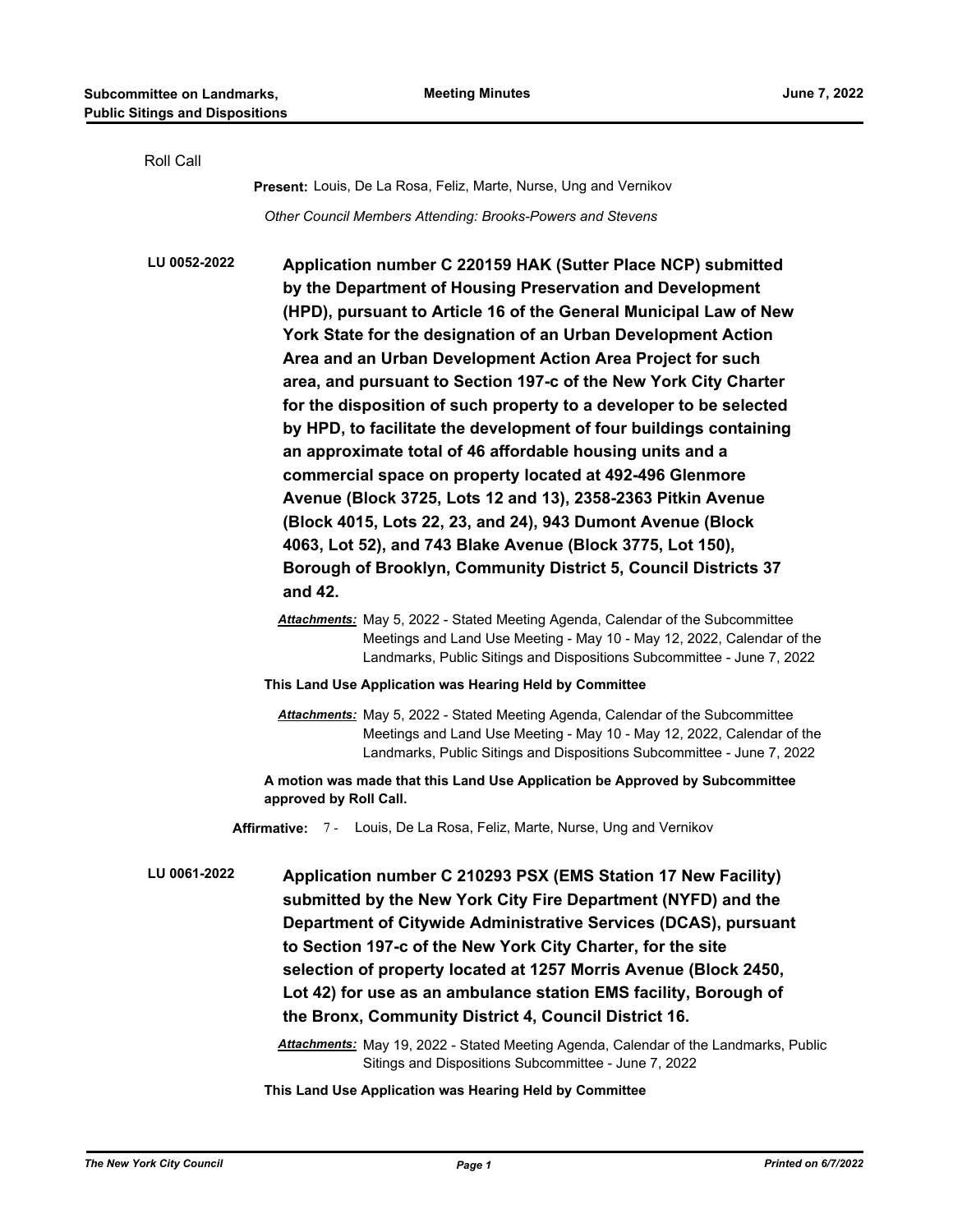|              | Attachments: May 19, 2022 - Stated Meeting Agenda, Calendar of the Landmarks, Public<br>Sitings and Dispositions Subcommittee - June 7, 2022                                                                                                                                                                                                                                                                                                                                                                                                                                                                                                                                                                                                                                                                                                                                                                                                                                                                                                                                                                                                             |
|--------------|----------------------------------------------------------------------------------------------------------------------------------------------------------------------------------------------------------------------------------------------------------------------------------------------------------------------------------------------------------------------------------------------------------------------------------------------------------------------------------------------------------------------------------------------------------------------------------------------------------------------------------------------------------------------------------------------------------------------------------------------------------------------------------------------------------------------------------------------------------------------------------------------------------------------------------------------------------------------------------------------------------------------------------------------------------------------------------------------------------------------------------------------------------|
|              | This Land Use Application was Laid Over by Subcommittee                                                                                                                                                                                                                                                                                                                                                                                                                                                                                                                                                                                                                                                                                                                                                                                                                                                                                                                                                                                                                                                                                                  |
| LU 0062-2022 | Application number C 210294 ZSX (EMS Station 17 New Facility)<br>submitted by the New York City Fire Department (FDNY) and the<br>Department of Citywide Administrative Services (DCAS), pursuant<br>to Sections 197-c and 201 of the New York City Charter for the<br>grant of a special permit pursuant to Section 74-67 of the Zoning<br><b>Resolution to allow a FDNY Emergency Medical Service (EMS)</b><br>Station use to be located in a residence district, in connection<br>with a proposed 2-story EMS station building, on property located<br>at 1257 Morris Avenue (Block 2450, Lot 42), in an R7-1 District,<br>Borough of the Bronx, Community District 4, Council District 16.                                                                                                                                                                                                                                                                                                                                                                                                                                                           |
|              | Attachments: May 19, 2022 - Stated Meeting Agenda, Calendar of the Landmarks, Public<br>Sitings and Dispositions Subcommittee - June 7, 2022                                                                                                                                                                                                                                                                                                                                                                                                                                                                                                                                                                                                                                                                                                                                                                                                                                                                                                                                                                                                             |
|              | This Land Use Application was Hearing Held by Committee                                                                                                                                                                                                                                                                                                                                                                                                                                                                                                                                                                                                                                                                                                                                                                                                                                                                                                                                                                                                                                                                                                  |
|              | <b>Attachments:</b> May 19, 2022 - Stated Meeting Agenda, Calendar of the Landmarks, Public<br>Sitings and Dispositions Subcommittee - June 7, 2022                                                                                                                                                                                                                                                                                                                                                                                                                                                                                                                                                                                                                                                                                                                                                                                                                                                                                                                                                                                                      |
|              | This Land Use Application was Laid Over by Subcommittee                                                                                                                                                                                                                                                                                                                                                                                                                                                                                                                                                                                                                                                                                                                                                                                                                                                                                                                                                                                                                                                                                                  |
| LU 0067-2022 | Application number C 220232 ZMQ (Resilient Edgemere<br><b>Community Initiative) submitted by the Department of Housing</b><br>Preservation and Development (HPD), pursuant to Sections 197-c<br>and 201 of the New York City Charter for an amendment of the<br>Zoning Map, Section Nos. 30c and 31a, eliminating from within an<br>existing R4 District a C1-2 District; eliminating from within an<br>existing R4 District, a C2-2 District; eliminating from within an<br>existing R5 District a C1-2: changing from an R4 District to an<br>R3A District; changing from an R4-1 District to an R3A District;<br>changing from an R4 District to an R4-1 District; changing from<br>an R4 District to an R6A District; changing from an R5 District to<br>an R6A District; changing from a C8-1 District to an R6A District;<br>changing from a C3 District to an C3A District; establishing within<br>an existing R4 District a C2-4 District; establishing within a<br>proposed R6A District a C2-4 District; establishing a Special<br><b>Coastal Risk District (CR), Borough of Queens, Community</b><br><b>District 14, Council District 31.</b> |

*Attachments:* June 2, 2022 - Stated Meeting Agenda, Calendar of the Landmarks, Public Sitings and Dispositions Subcommittee - June 7, 2022

**This Land Use Application was Hearing Held by Committee**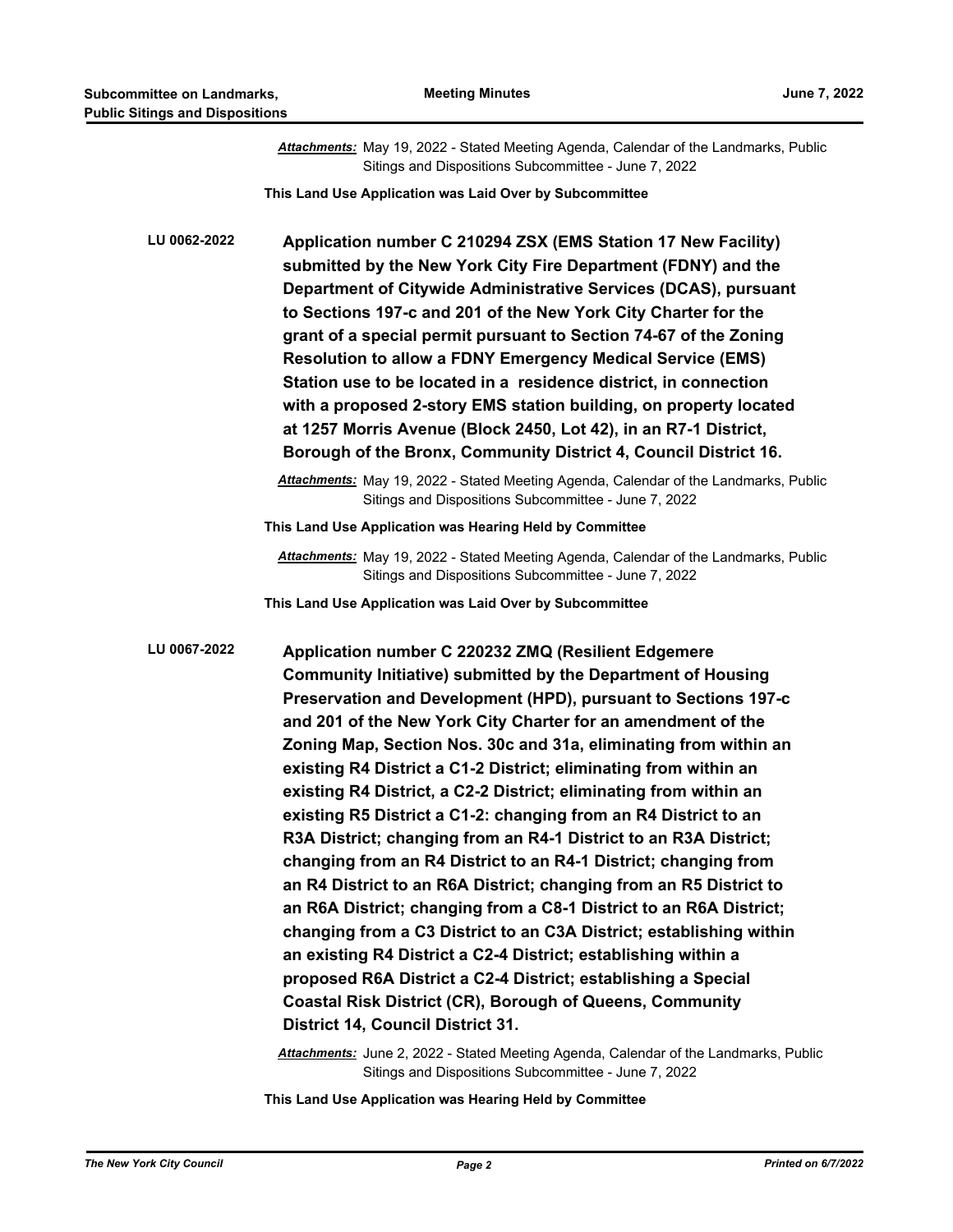|              | Attachments: June 2, 2022 - Stated Meeting Agenda, Calendar of the Landmarks, Public<br>Sitings and Dispositions Subcommittee - June 7, 2022                                                                                                                                                                                                                                                                                                                                                                                                                          |
|--------------|-----------------------------------------------------------------------------------------------------------------------------------------------------------------------------------------------------------------------------------------------------------------------------------------------------------------------------------------------------------------------------------------------------------------------------------------------------------------------------------------------------------------------------------------------------------------------|
|              | This Land Use Application was Laid Over by Subcommittee                                                                                                                                                                                                                                                                                                                                                                                                                                                                                                               |
| LU 0068-2022 | Application number N 220233 ZRQ (Resilient Edgemere<br>Community Initiative) submitted by the Department of Housing<br>Preservation and Development, pursuant to Section 201 of the<br>New York City Charter, for an amendment of the Zoning<br>Resolution of the City of New York, modifying Article XIII, Chapter<br>7 (Special Coastal Risk District) to establish the Edgemere<br>Special Coastal Risk District, and modifying APPENDIX F to<br>establish Mandatory Inclusionary Housing areas, Borough of<br>Queens, Community District 14, Council District 31. |
|              | Attachments: June 2, 2022 - Stated Meeting Agenda, Calendar of the Landmarks, Public<br>Sitings and Dispositions Subcommittee - June 7, 2022                                                                                                                                                                                                                                                                                                                                                                                                                          |
|              | This Land Use Application was Hearing Held by Committee                                                                                                                                                                                                                                                                                                                                                                                                                                                                                                               |
|              | Attachments: June 2, 2022 - Stated Meeting Agenda, Calendar of the Landmarks, Public<br>Sitings and Dispositions Subcommittee - June 7, 2022                                                                                                                                                                                                                                                                                                                                                                                                                          |
|              | This Land Use Application was Laid Over by Subcommittee                                                                                                                                                                                                                                                                                                                                                                                                                                                                                                               |
| LU 0069-2022 | Application number C 220235 PPQ (Resilient Edgemere<br>Community Initiative) submitted by the Department of Housing<br>Preservation and Development (HPD) pursuant to Section 197-c<br>of the New York City Charter, for the disposition of city owned<br>properties for uses identified in the Edgemere Urban Renewal<br>Plan, Borough of Queens, Community District 14, Council District<br>31.                                                                                                                                                                     |
|              | Attachments: June 2, 2022 - Stated Meeting Agenda, Calendar of the Landmarks, Public<br>Sitings and Dispositions Subcommittee - June 7, 2022                                                                                                                                                                                                                                                                                                                                                                                                                          |
|              | This Land Use Application was Hearing Held by Committee                                                                                                                                                                                                                                                                                                                                                                                                                                                                                                               |
|              | Attachments: June 2, 2022 - Stated Meeting Agenda, Calendar of the Landmarks, Public<br>Sitings and Dispositions Subcommittee - June 7, 2022                                                                                                                                                                                                                                                                                                                                                                                                                          |
|              | This Land Use Application was Laid Over by Subcommittee                                                                                                                                                                                                                                                                                                                                                                                                                                                                                                               |